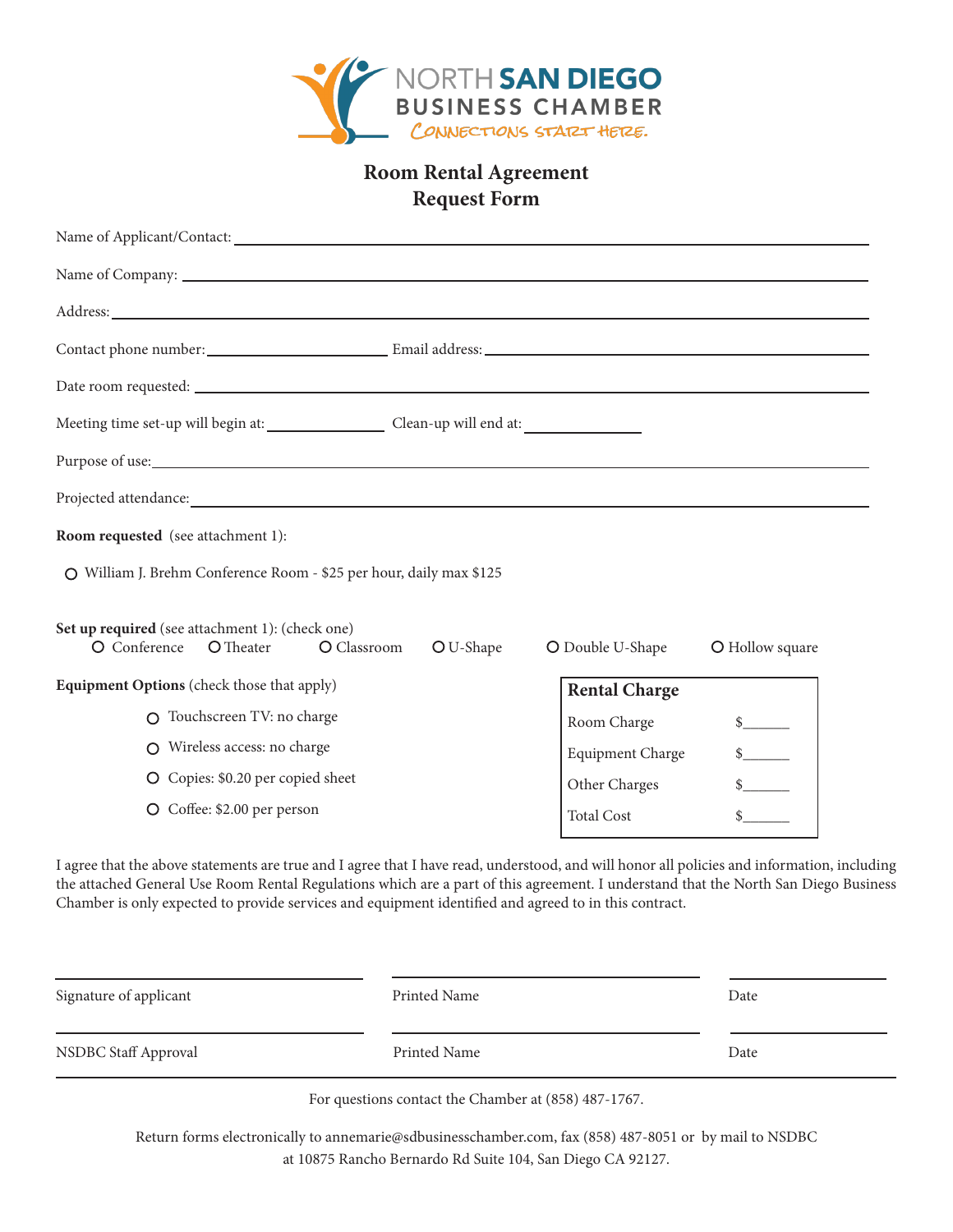

# General Use Room Rental Regulations

This Agreement between \_\_\_\_\_\_\_\_\_\_\_\_\_\_\_\_\_\_\_\_\_\_\_\_\_\_\_\_\_\_\_\_\_\_\_\_\_\_\_\_\_\_\_\_\_\_\_\_\_\_\_\_\_\_\_\_\_\_\_\_\_\_\_\_\_\_\_\_\_\_\_\_\_\_\_\_\_\_\_\_\_\_\_\_\_\_\_

and the North San Diego Business Chamber defines the terms and conditions for rental of meeting rooms by Chamber members. This Agreement includes Attachments which are incorporated into this Agreement.

The following terms and conditions apply to all room rentals:

1. Rental of the Chamber meeting room(s) will be on a first come, first served basis. Chamber meetings take priority.

2. The Chamber building and meeting rooms are for business related purposes only. No personal events are to be scheduled for the building.

3. All event guests must park on the street per request of the property manager. The parking lot must be available to other tenant's customers.

4. All individuals and/or businesses must complete a Room Rental Agreement Form at the time the room(s) is reserved.

5. A deposit of one/half of the room rental fee is required at the time of reservation. The remainder of payment is due 24 hours before the day of rental. All room rental payments are non-refundable and may be changed periodically by the Chamber.

6. The William J. Brehm Conference Room is set up with tables and chairs. Should any additional equipment be required, the renting party will be responsible for the rental of additional equipment from a current Chamber member. The Renter will be responsible for the removal of the rented equipment and the return of the room to its normal condition.

7. Renters are responsible for any damage to the facilities and/or contents and fixtures. All damage must be reported to the Chamber staff immediately. Room Renters will be expected to cover all repairs and replacement cost of any damage to the facility itself and or the contents of such.

8. Nothing shall be attached to the walls, ceiling, or any fixtures.

9. The renters shall assume all responsibility for all actions of their guest and shall allow no unlawful or disruptive activities. The event shall be supervised during the entire period of use.

10. The meeting room(s) shall not be used for any fradulent purpose.

11. The room(s) must be left in proper order, with all paper, trash, cups, etc. disposed of in trash receptacles. If tables and chairs have been rearranged, they must be returned to their original positions.

12. The Chamber will provide coffee at prices listed on the Rental Agreement. If the Renter would like additional food or beverage to be delivered, the Chamber will have a list of approved caterers who are members of the Chamber. Renters may bring soft drinks and other light foods. No alcohol is permitted.

13. Renters shall keep the equipment clean and free from damage from food and drink.

14. Attendees agree to not use other office work areas, staff computers, staff phones, or the other areas of the building. Use is limited to the room rented, common and public areas such as restrooms.

15. Any copies needing to be made must be done by Chamber staff. They can be reached at the front desk.

16. It is understood, the North San Diego Business Chamber is in no way responsible for any personal injuries, property damages, or other liabilities that may be incurred during use of their facility. Renter agrees to release indemnity and hold the North San Diego Business Chamber, its employees, partners and Landlord harmless of any such damages.